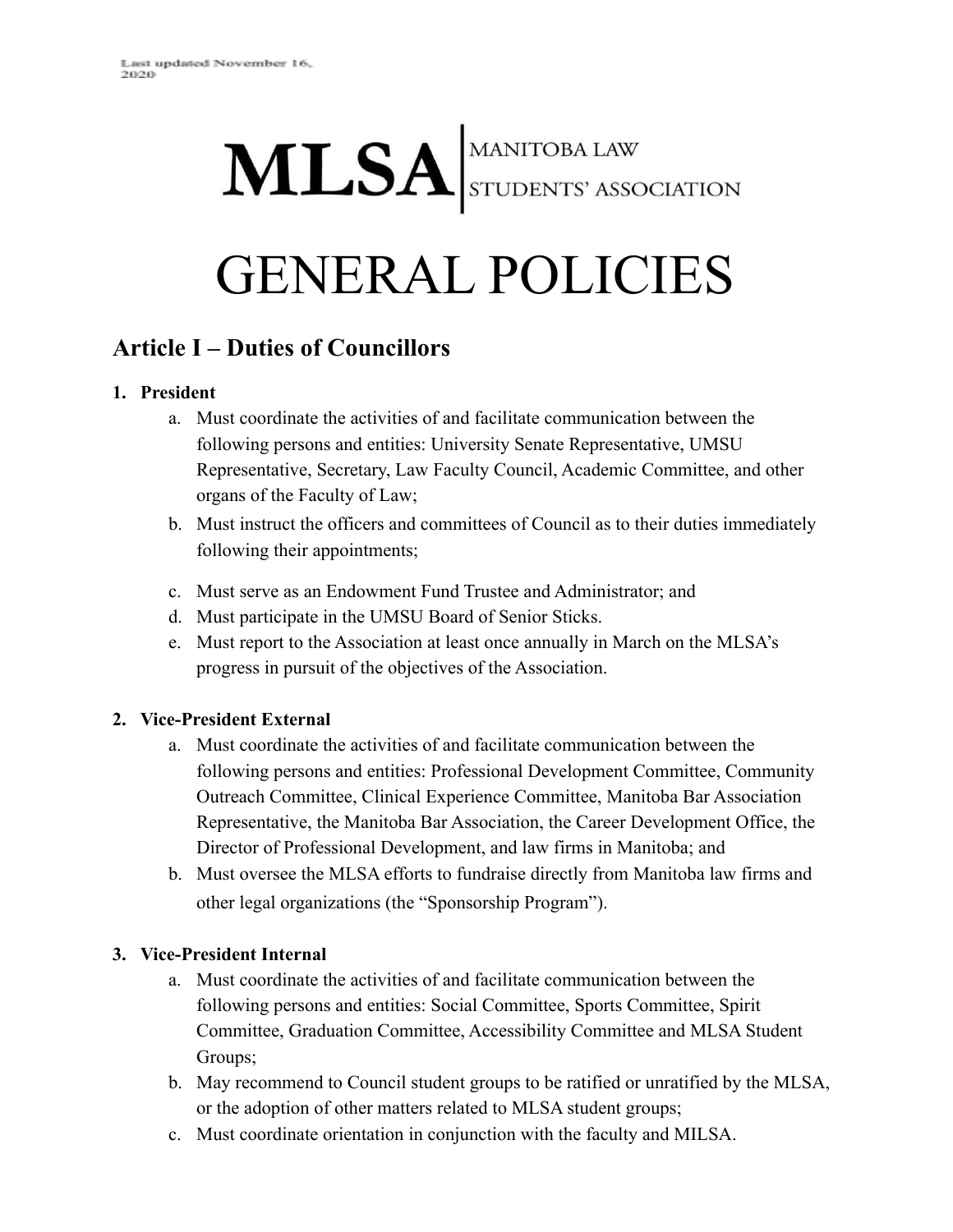#### **4. Vice-President Finance**

- a. Must coordinate the activities of and facilitate communication between the following persons and entities: Communications Committee;
- b. Must report at all meetings of Council on the financial position of the Association, with the current balance of all MLSA bank accounts being required in all such reports;
- c. Must maintain a complete and accurate account of all financial transactions of the Association, with accounts being available for perusal by any member of the Association on two business days' notice to the Vice-President (Finance);
- d. Must submit a final written financial statement at the last meeting of Council;
- e. Must ensure that the Association complies with all University and UMSU regulations concerning finances.

#### **5. UMSU Representative**

- a. Must attend UMSU meetings and report back to the MLSA;
- b. Must act as a representative at the UMSU meetings on behalf of the MLSA.

#### **6. University Senate Representative**

- a. Must attend University Senate meetings and report back to the MLSA
- b. Must act as a representative at the University Senate meetings on behalf of the MLSA.

#### **7. 1L Class Representative**

- a. Must represent the 1L class section to the MLSA and Faculty meetings, and to the university and public as a whole;
- b. Must be a liaison between the students of a section, at times the first year student body, and different entities, such as, but not limited to MLSA, Faculty, the University, MILSA;
- c. Must encourage a positive experience for law students, by providing helpful resources and information, specifically in the section being represented;
- d. Must assist other councillors in carrying out projects and other initiatives that serve the student body.

#### **8. 2L Class Representative**

- a. Must represent the 2L class section to the MLSA and Faculty meetings, and to the university and public as a whole;
- b. Must organize the Buddy Program for incoming students;
- c. Must be a liaison between the students of a section, at times the first year student body, and different entities, such as, but not limited to MLSA, Faculty, the University, MILSA;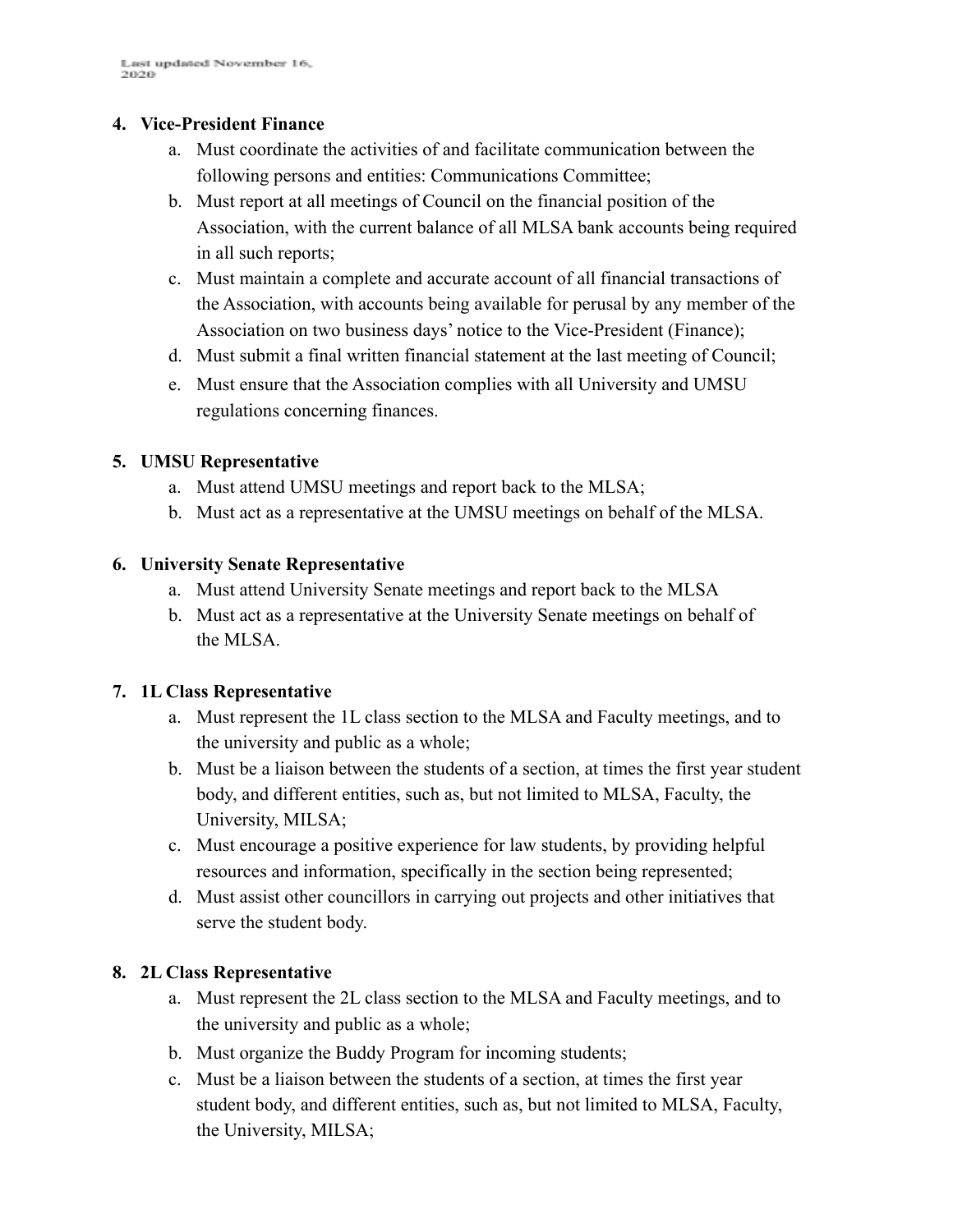- d. Must encourage a positive experience for law students, by providing helpful resources and information, specifically in the section being represented;
- e. Must assist other Councillors in carrying out projects and other initiatives that serve the student body.

#### **9. 3L Class Representative**

- a. Must represent the 3L class section to the MLSA and Faculty meetings, and to the university and public as a whole;
- b. Must be a liaison between the students of a section, at times the first year student body, and different entities, such as, but not limited to MLSA, Faculty, the University MILSA;
- c. Must encourage a positive experience for law students, by providing helpful resources and information, specifically in the section being represented;
- d. Must assist other Councillors in carrying out projects and other initiatives that serve the student body.

#### **10. MILSA Representative**

- a. Must act as a liaison between MILSA and MLSA; and
- b. Perform such duties as MILSA may decide.

#### **11. MBA Representative**

- a. Plan and execute a mentorship program for law students; and
- b. Must report promptly to MLSA Council on MBA actions relevant to members qua law students.
- c. Endorse MBA engagements, conferences, meetings, and activities that are eligible for student involvement/engagement.

#### **12. Gender and Sexual Minority Students' Representative**

a. Must act as a liaison between Council and MLSA members who identify as a gender or sexual minority.

#### **13. Part Time Students' Representative**

a. Must act as a liaison between Council and the MLSA members attending school on a part time basis.

#### **14. Students Living with Disabilities Representative**

a. Must act as a liaison between Council and the MLSA members living with disabilities.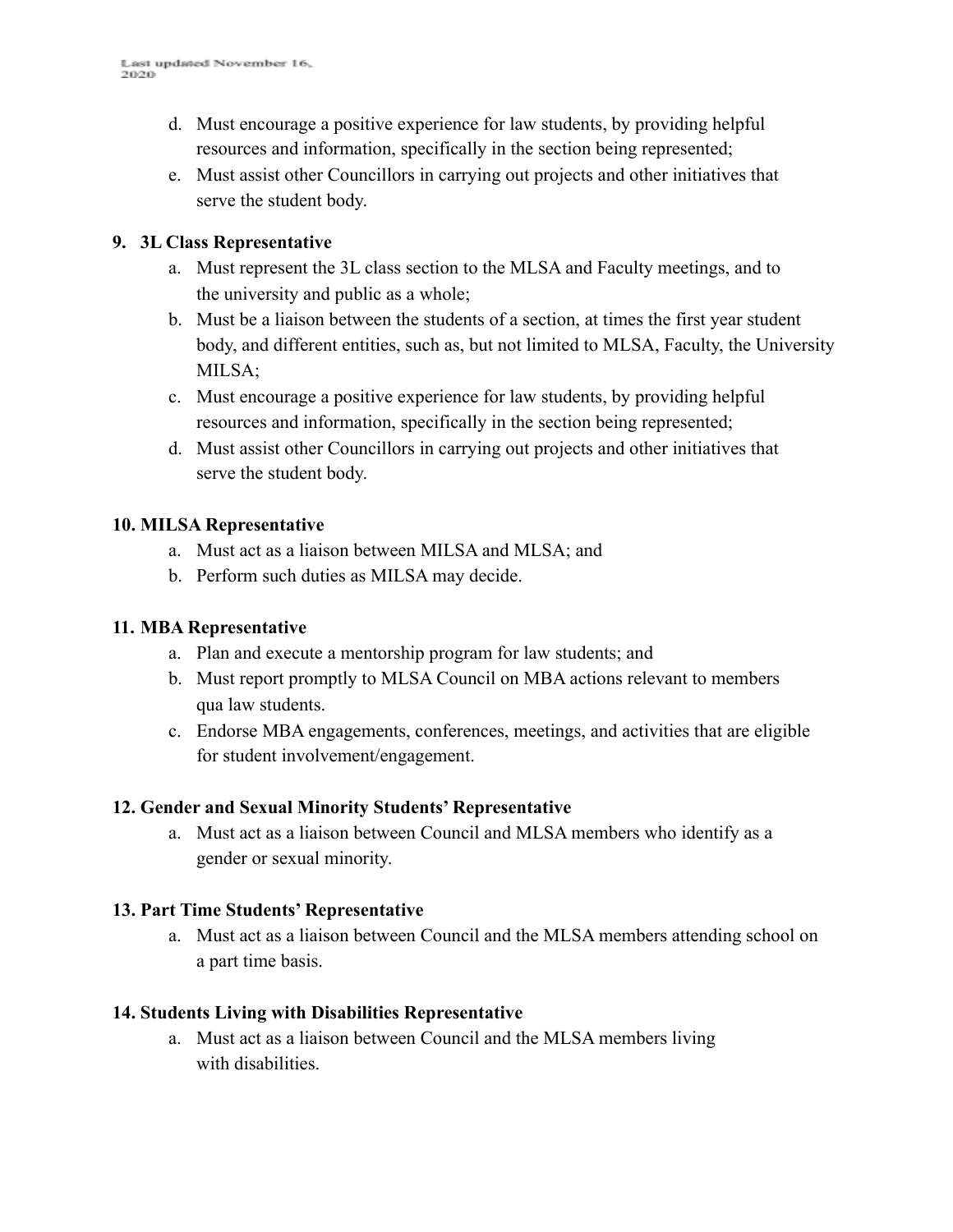#### **15. Students Providing Care Representative**

a. Must act as a liaison between Council and the MLSA members who are providing care to family members while in school.

#### **16. Womens' Representative**

a. Must act as a liaison between Council and MLSA members who identify as a woman.

#### **17. Visible Minorities Representative**

a. Must act as a liaison between Council and the MLSA members who identify as a visible minority.

#### **18. Out of Province Students' Representative**

a. Must act as a liaison between Council and the MLSA members who did not reside in Manitoba immediately before law school, and/or are seeking to work in a province other than Manitoba.

#### **19. Duties of each Councillor:**

- a. Must attend each meeting of Council, or, if attendance is not reasonably possible, provide ample advance notice of their inability to attend;
- b. Must ensure the submission of a detailed, written handover report for the benefit of the incoming Councillor to their office no later than April 30 outlining their activities during the past year and recommendations for future years;
- c. May exercise any powers of their office as Council may from time to time set out in Policy; and
- d. Must discharge any further duties of their office as Council may from time to time set out in Policy.

## **Article II – Appointments**

- 1. Subject to the Constitution and Policies, the Executive Committee has the authority to fill any vacancy on any decision-making body
	- a. Internal to the Association, including the Executive Committee itself; or
	- b. External to the Association for which the MLSA is designated as the body responsible for filling the vacancy.
- 2. Before filling a vacancy in normal circumstances, the Executive Committee must
	- a. Publicize the vacancy to all members of the Association;
	- b. Provide members of the Association reasonable time to submit an application for appointment to the vacancy; and
	- c. Consider all applications duly received
- 3. In exercising its appointment power, the Executive Committee must seek
	- a. To minimize the amount of time any vacancy is left unfilled;
	- b. To appoint the best-qualified person possible in all dimensions; and
	- c. To ensure that the diverse interests of the MLSA membership will be effectively represented.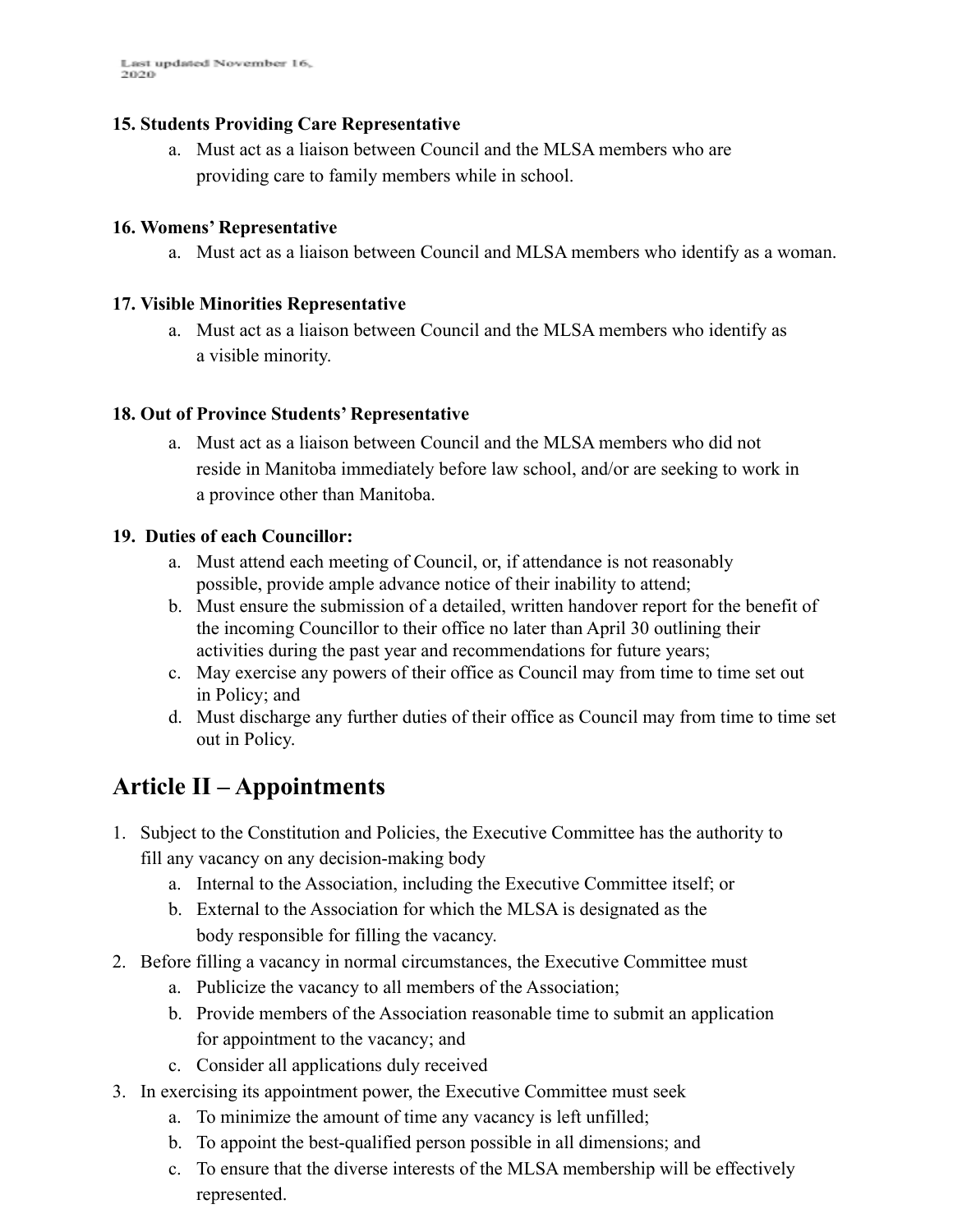- **4.** In extenuating or exceptional circumstances where the MLSA Council must ultimately approve the appointment after Executive Committee Selection, the Executive Committee may exercise its appointment power outside of the process outlined in Article II.2, while explicitly remaining subject to Article II.3.
- **5.** The above policies do not apply to Article III.
- 6. Subject to the Constitution and Policies of the Association, and the applicable rules of any external bodies, appointments by the Executive Committee take immediate effect. For greater clarity, this is intended as a general appointment procedure. In the event of a conflict between this Policy and any other more specific Policy, this Policy must yield to the extent of the conflict.

# **Article III – Law Faculty Council Caucus**

The governing rules of the Law Faculty Council ("LFC") provide that a certain number of students may vote at meetings of LFC. This policy sets out the procedure for determining which students fill the voting student seats at LFC. The students named to fill the student voting seats are collectively referred to in this policy as the LFC Caucus.

- 1. The President must fill one such seat and must coordinate the student delegation.
- 2. LFC rules require that at least one voting student must be an Indigenous student. MILSA may select this student in accordance with MILSA governing documents.
- 3. The remainder of the delegation must be composed of the following Councillors: one 1L representative, one 2L representative, one 3L representative, and one MILSA member.
- **4.** Additional voting seats if present may be filled by general appointment through the MLSA Executive and are not subject to Article II of this document.
- 5. The LFC Caucus must participate in LFC and must be available to sit on a committee of LFC as assigned by the President.
- 6. If an appointed member cannot attend a meeting, the President can appoint a representative to attend in lieu.

# **Article IV – Finances and the Budget**

- 1. The financial year of the Association is from May 1 to April 30.
- 2. Council must, prior to the start of each Fall Term, enact a budget for the financial year.
- 3. Council must not budget for expenditures which exceed the aggregate of the anticipated revenue for the year and any liquid assets of the Association.
- 4. The Council and all persons acting lawfully on behalf of Council must ensure compliance with all applicable regulations of the University of Manitoba and the UMSU as necessary to ensure that the revenues collected on the Association's behalf are ultimately remitted to the Association.
- 5. An incoming Council that has not yet passed a budget can continue to spend MLSA funds under normal procedures as though the past year's budget was replaced by an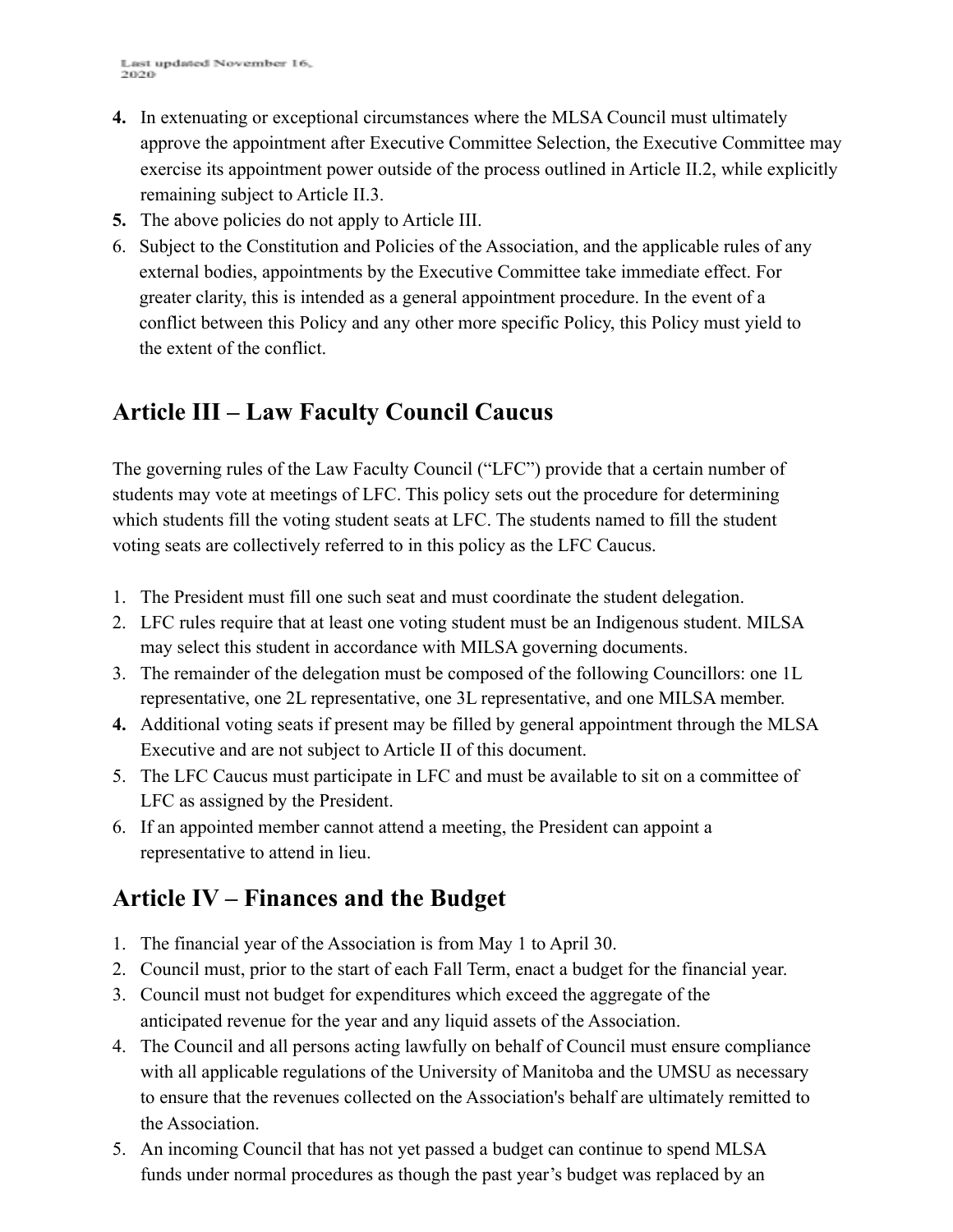identical budget.

- 6. No one line of this budget can be altered by more than 10% except by a motion passed at a meeting of the MLSA Council.
- 7. The Vice-President Finance can bring forward a new budget at any meeting of the MLSA following the appropriate procedures for notification and a budget motion is passed on a simple majority.
- 8. If a Budget Motion fails, the past year's budget will remain in place until a budget motion is successful.
- 9. Upon written request by the President or the Vice-President Finance, the books, records, and documents of any committee or student group of the Association must be made available for review within five business days to the President or the Vice-President Finance, as the case may be.

#### **Signing Authority**

- 10. Signing authority for the Association will be arranged in such a way that it is in keeping with the requirements of the bank of the Association as well as UMSU.
- 11. Signing authority requires the signatures of two members of the Executive Committee.
- 12. Outgoing Executives with signing authority and incoming Executives must make reasonable attempts to transfer signing authority on or before May 30 of that year following the election of the incoming executive.
- 13. All cheques and signing authority issues will be dealt with by the Vice-President Finance.

# **Article V – Student Groups**

- 1. The MLSA Student Group governing documents found on the MLSA website continue to be in force. These documents include:
	- a.MLSA Student Group Handbook
	- b.MLSA Group and Committee Regulations
	- c.MLSA Group Re-Ratification Package
	- d.MLSA Club Funding Application
	- e. Student Group End of Year Report Form
	- f. MLSAAdditional Club Funding Application
- 2. For the purposes of fundraising within the Legal Community, Student Groups must comply with the policies of the Association and of Robson Hall and must consult with the Vice-President External prior to communicating with potential sponsors.
- 3. All recognized Student Groups must be consulted prior to Council adopting amendments to this Policy and any other Policy directly impacting Student Groups.
- 4. In the MLSA Club Regulations, each reference to the Executive Director is deemed to be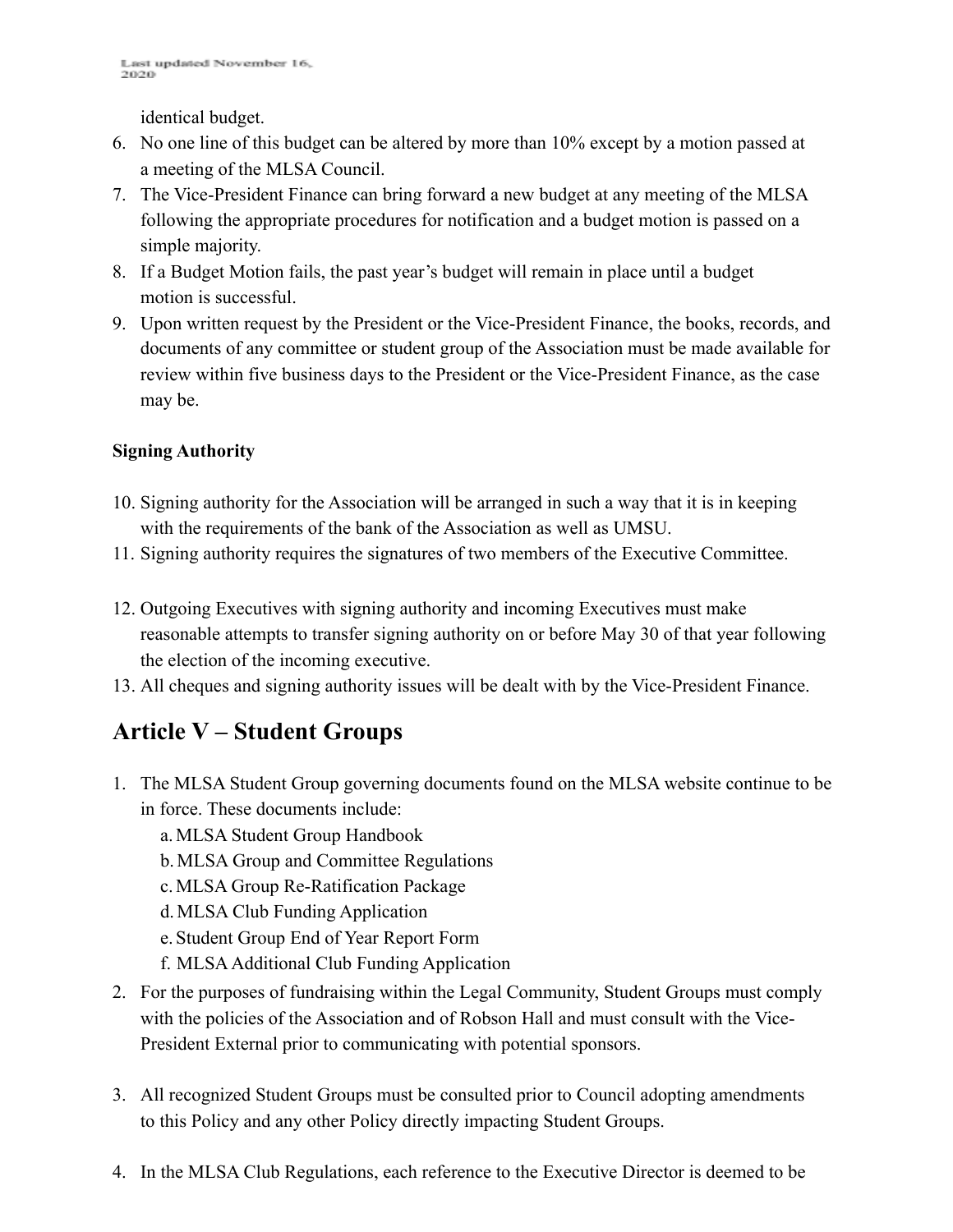a reference to the Vice-President (Internal).

# **Article VI – The Executive Committee**

- 1. The President, Vice-President (Internal), Vice-President (External), and Vice-President (Finance) shall constitute the Executive Committee.
- 2. Committee's Duties and Powers. The Executive Committee shall have general supervision of the affairs of the Association between its business meetings and perform such other duties as are specified in the constitution and policies.

## **Article VII – Committees**

- 1. **Social Committee.** A Social Committee composed of at least four members shall be appointed by the Executive Committee annually. It shall be the duty of this committee to plan events and activities with the goal of fostering an inclusive and engaging social environment for the members of the Association. Activities in past years have included:
	- a. Orientation week social events;
	- b. Welcome Night;
	- c. 1L Trivia;
	- d. FROSH Social;
	- e. Med-Law Social;
	- f. Carbolic Smoke Ball
	- g. Winter End of Term Party
- 2. **Graduation Committee.** A Graduation Committee composed of at least three members shall be appointed by the Executive Committee annually. It shall be the duty of the Graduation Committee to fundraise, plan and coordinate graduation related events and activities. The Graduation Committee will also plan and coordinate a Fall End of Term Party.
- 3. **Professional Development Committee.** A Professional Development Committee composed of at least six members shall be appointed by the Executive Committee annually. It shall be the duty of this committee to provide information and opportunities to members to facilitate their professional development. The Professional Development Committee will work in conjunction with the Career Development Office.
- 4. **Sports Committee**. A Sports Committee composed of at least three members shall be appointed by the Executive Committee annually. It shall be the duty of this committee to organize and coordinate events and activities that encourage members of the Association to engage in sports and active living, including
	- a. By organizing intramural teams
	- b. Organizing and facilitating firm sponsored sporting events; and
	- c. By planning various sports outings to local games.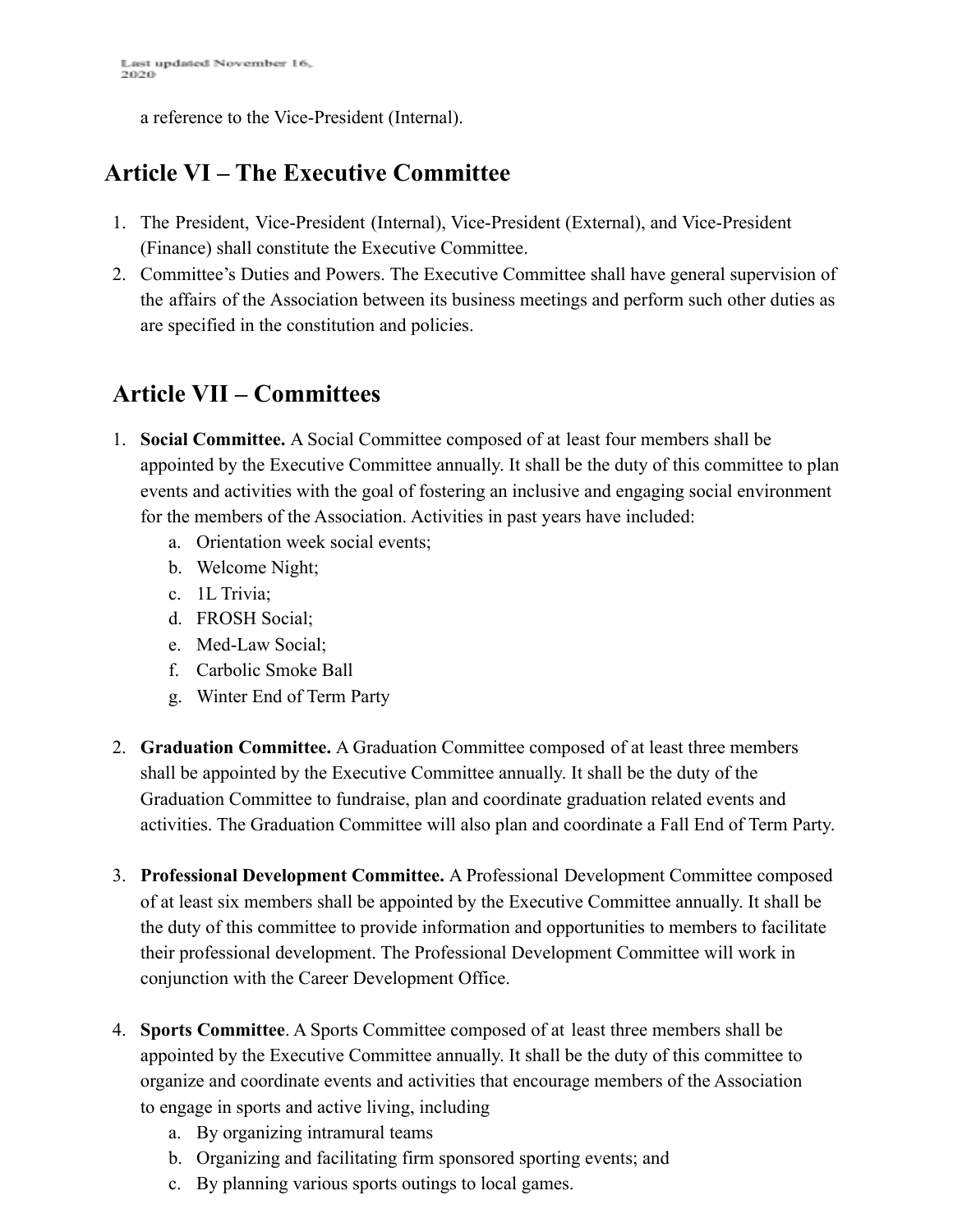- 5. **Community Outreach Committee (COC).** A Community Outreach Committee composed of at least three members shall be appointed by the Executive Committee annually. It shall be the duty of this committee to provide members of the Association with information and opportunities to engage in charity and community service. The COC is responsible for the Locker and textbook sales, all proceeds to go to a non-profit or charity in Manitoba.
- 6. **Communications Committee.** A Communications Committee composed of at least three members shall be appointed by the Executive Committee annually. It shall be the duty of this committee to manage the public communications and online presence of the Association, including
	- a. By disseminating emails via the Robson Hall email distribution lists on request by a member of Council, committee of Council or Non-Voting Officer;
	- b. Maintaining and updating the Association webpage;
	- c. Maintaining the Association bulletin board and calendar;
	- d. Posting information regularly that is relevant to members to the MLSA's various social media accounts (Facebook and Instagram); and
	- e. Gathering photos of various MLSA events and make these photos available to the Communications Director and the Social Media Coordinator.
- 7. **Accessibility Committee.** An Accessibility Committee composed of the Students Living with Disabilities Representative and at least two other members shall be appointed by the Executive Committee annually. It shall be the duty of this committee to ensure that all MLSA events are Accessible to members.
- 8. **Spirit Committee.** A Spirit Committee composed of at least three members appointed by the Executive Committee annually. It shall be the duty of the Spirit Committee to organize events that increase the morale of Robson Hall. The Spirit Committee should strive for inclusive, family friendly, and sober events.
- 9. **Constitution and Policy Committee**. A Constitution and Policy Committee composed of at least one member of the Executive Committee and at least two other members shall be appointed by the Executive Committee at least once every three years. It shall be the duty of this Committee to review and, if needed, offer recommendations on the governing documents of the Association. The Committee's report and recommendations shall be submitted to Council for its approval no later than at its regular meeting in February.

An ad-hoc Committee can be formed in the interim by the President or a majority vote of the Council, should an immediate need for review and/or updates arise.

**10. Clinical Experience Committee**. A Clinical Experience Committee of at least three members appointed by the Executive Committee annually. It shall be the duty of the Clinical Experience Committee to organize the Mini-Moot. The Clinical Experience Committee should strive to create practice and fail-safe clinical opportunities for students.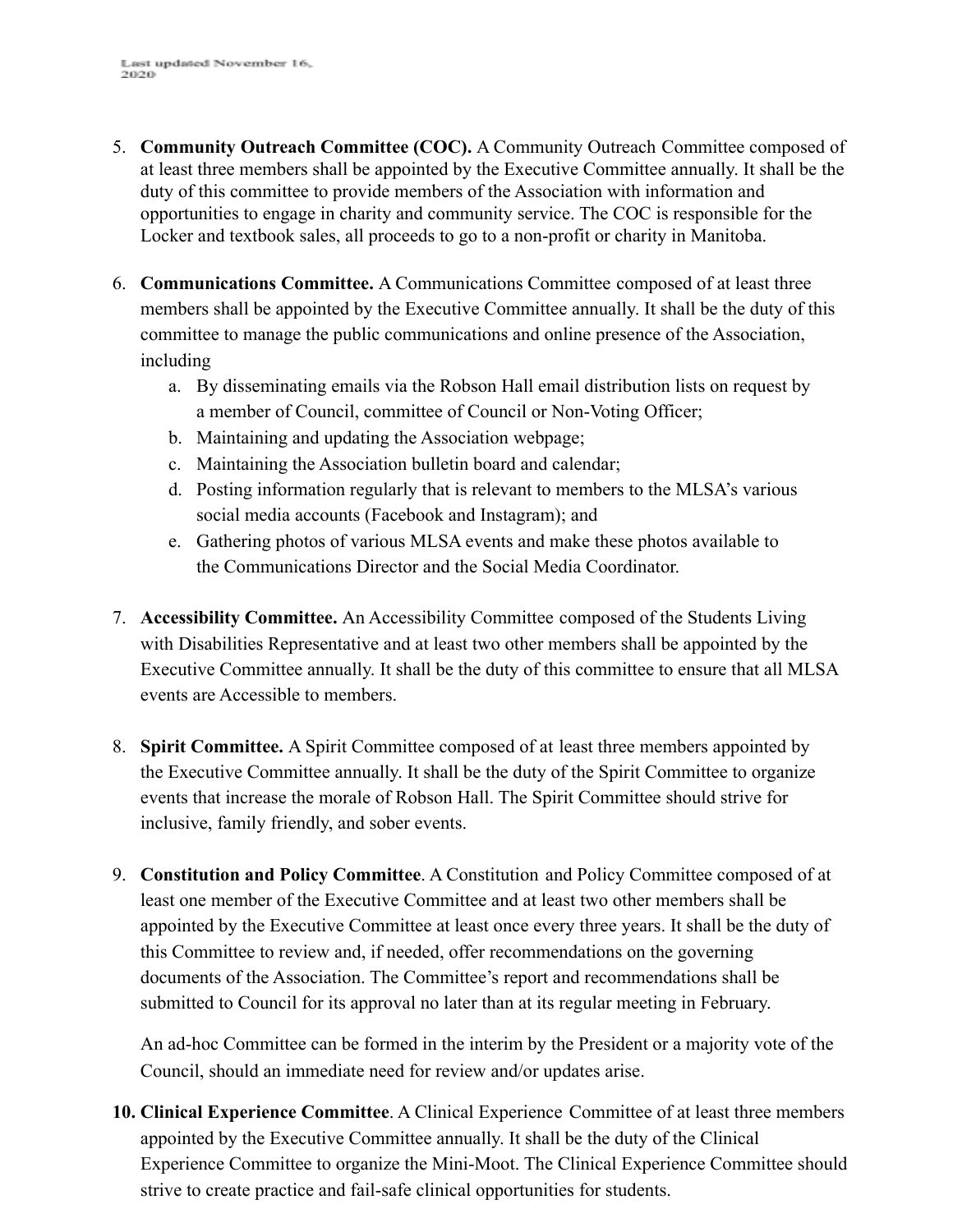- **11. Other Committees.** Such other committees, standing or special, may be established by Council as it shall deem necessary to carry on its work. Their members shall be appointed by the Executive Committee unless this rule is suspended by a two-thirds vote before their appointment.
- **12. Disciplinary Committee.** This committee is to be made up of 5 people with a maximum of 2 Executive Committee members. Any final decision will ultimately have to be brought to council for a vote, and will require a supermajority  $(2/3)$  where it removes rights of an individual member, group and/or committee. When the circumstances are in respect of an MLSA group or groups, selection of whether the Group Governance Committee or an ad-hoc MLSA Executive disciplinary committee will mete out the necessary discipline lays with the MLSA Executive, entrusted to the President. But for a significant justification or conflict of interest (e.g.,a member of the Group Governance Committee is in the contravening Group), the Group Governance Committee is presumed to be the proper source of a decision. See the Group and Committee Regulations for more information.
- 13. President's Ex-Officio Committee Membership. The President shall be ex-officio a member of all committees except any disciplinary committees.

# **Article VIII – Policy on Accessibility (***entire section)*

#### **Definitions**

1. The following definitions apply to Article VIII of this policy.

**"Accessibility Audit"** means an Audit of event venues and event logistics in accordance with sections 6-9 of this policy.

**"Accessible Venues List"** means a list of venues that have been audited by or approved by the Accessibility Committee.

**"Sufficiently Accessible"** means a designation under an Accessibility Audit that meets the mandatory accessibility requirements for events and venues in accordance with section 6(c) of this policy.

#### **Information**

2. All information distributed by the MLSA and Student Groups to members of the Association, whether in print, digital or any other medium, must accommodate any accessibility needs of the members of the Association. The MLSA will reasonably undertake to ensure all websites and communications are in line with accessibility standards.

3. The Accessibility Committee will maintain an Accessible Venues List with venues that have undergone an Accessibility Audit that has been reviewed and approved by the Accessibility Committee. The Accessible Venues List must be updated every 12 months.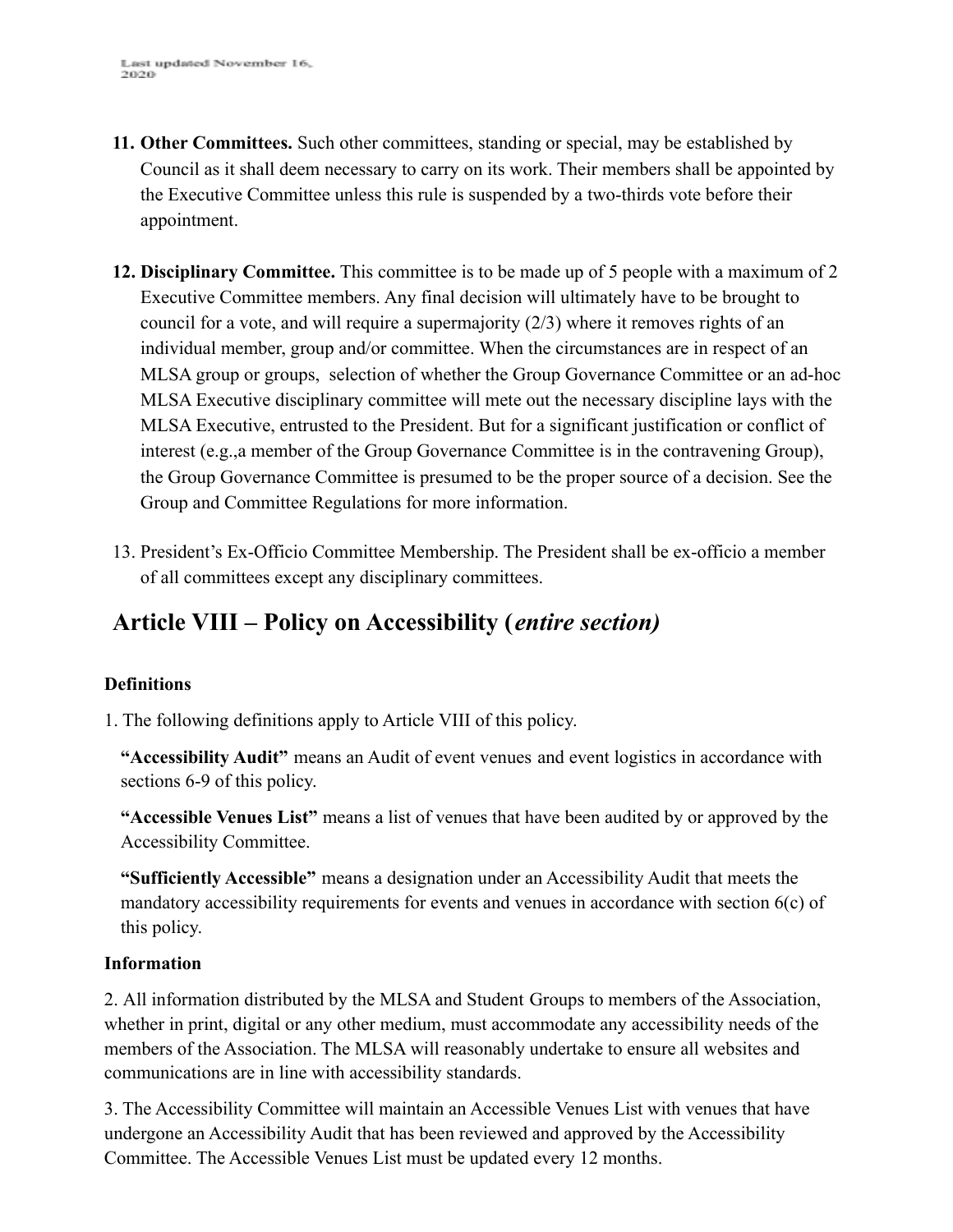#### **Places and Events**

4. The MLSA, Committees, and Student Groups shall ensure that any events, whether hosted by or in partnership with the MLSA, Committees, or Student Groups must be subject to and pass an Accessibility Audit pursuant to sections 6-9 of this Policy.

5. Any event held, or venue used, that does not result in a designation of Sufficiently Accessible following an Accessibility Audit must comply with the procedure outlined in section 16 of this policy.

#### **Accessibility Audits**

6. An Accessibility Audit shall assess the accessibility of a potential venue from the perspective of each type of accessibility limitation. In addition to describing the physical and mobility limitations of the venue, and without limiting the generality of the foregoing, an Accessibility Audit must include the following considerations:

- a. What Barriers exist, and where they exist;
- b. How Barriers can and should be removed;
- c. Whether the potential venue meets the mandatory accessibility requirements, which include:
	- i. Accessible entryways that:
		- i. Are Barrier free;
		- ii. Have clearly marked signage with large print
		- iii. Have no stairs, or have a ramp or lift available;
		- iv. Have accessible entryways that are wide enough to accommodate wheelchairs and other mobility devices;
		- v. Offer accessible parking spaces, or where there is no parking, accessible pick-up/drop-off locations that are appropriate for a wheelchair and other mobility devices; and
	- ii. Accessible buildings that:
		- i. Are single-story, or, in the case of multi-story buildings, have ramps, elevators, or lifts to upper levels if they are being used;
		- ii. Have corridors and rooms that are wide enough to accommodate access for wheel-chair and other mobility devices and are barrier free;
		- iii. Have accessible and clearly marked, easily visible (demarcated by large print and/or distinct visuals) emergency exits;
		- iv. Are inclusive; and
		- v. Have accessible and non-gendered, gender inclusive, or private single-stall washrooms.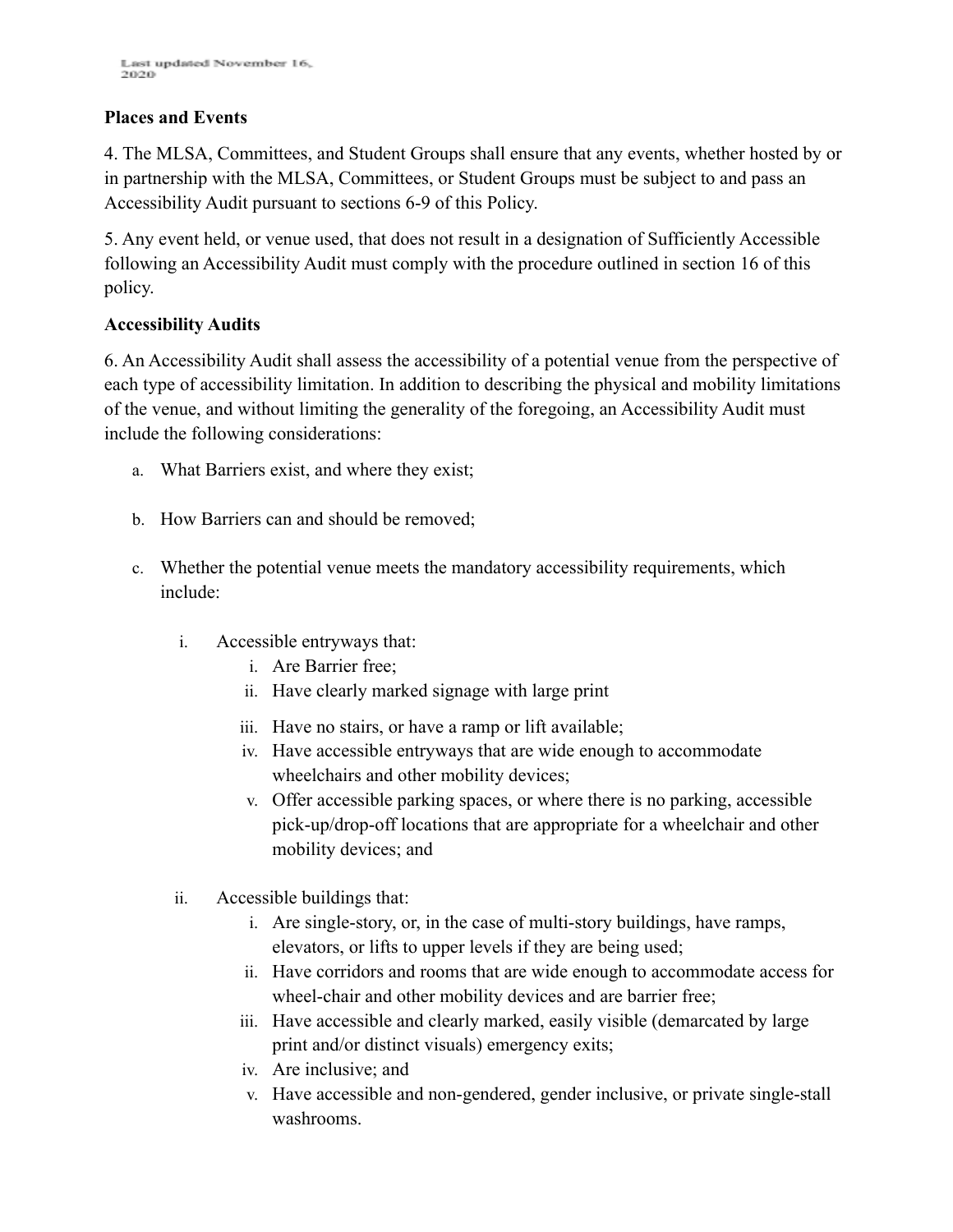- d. Whether the potential venue has the following recommended accessibility accommodations which include but are not limited to:
	- i. Access to public transportation;
	- ii. Accessible parking;
	- iii. Adequate lighting that takes into account the needs of visually disabled persons;
	- iv. Clear and legible signage;
	- v. signage and wayfinding marked by braille where appropriate;
	- vi. Clear and accessible sidewalks and entryways into the venue;
	- vii. If there are stairs or ramps, the presence of handrails to one or both sides;
	- viii. Copies of information about the building/activities/emergency exits that are in large print, available in braille, and/or available in an audio version;
	- ix. Access to tables for persons in wheelchairs and/or using mobility devices;
	- x. Lack of strobe lights and other visual effects that could be harmful to persons with photosensitivity or seizure disorders;
	- xi. A scent-free policy;
	- xii. Automatic/push button doors;
	- xiii. Access to grass or a toilet space for service animals; and
	- xiv. Any other accessibility recommendation suggested by the Accessibility Committee.

8. To pass an Accessibility Audit, the venue and event must be deemed Sufficiently Accessible. A designation of Sufficiently Accessible will be given if all of the mandatory accessibility requirements under section 6(c) of this policy are met.

9. Other considerations for accessibility at the MLSA include the following:

- a. A person, Committee, or Student Group should endeavor to meet as many of the recommended accessibility requirements under section 6(d) of this policy as is reasonable.
- b. Event organizers should also where appropriate seek to incorporate accommodations for and if appropriate, communications about, the following non-exhaustive list of considerations:
	- i. Visual Limitations (including Photosensitivity limitations);
	- ii. Auditory Limitations;
	- iii. Cognitive and Comprehension Limitations

10. When the MLSA, a Committee, or a Student Group identifies a potential venue to be used for an event, they must review the Accessible Venues List to determine if the venue is Sufficiently Accessible, or, where the venue is not listed, conduct an Accessibility Audit of that venue.

11. The Accessibility Committee shall review all Accessibility Audits conducted by the MLSA or a Student Group.

12. Where an Accessibility Audit must be conducted, the MLSA or Student Group responsible may request that the Accessibility Audit be conducted by the Accessibility Committee.

13. The Accessibility Committee must respond to all requests to conduct an Accessibility Audit within 3 days of the request being made. Once the Accessibility Committee gives confirmation to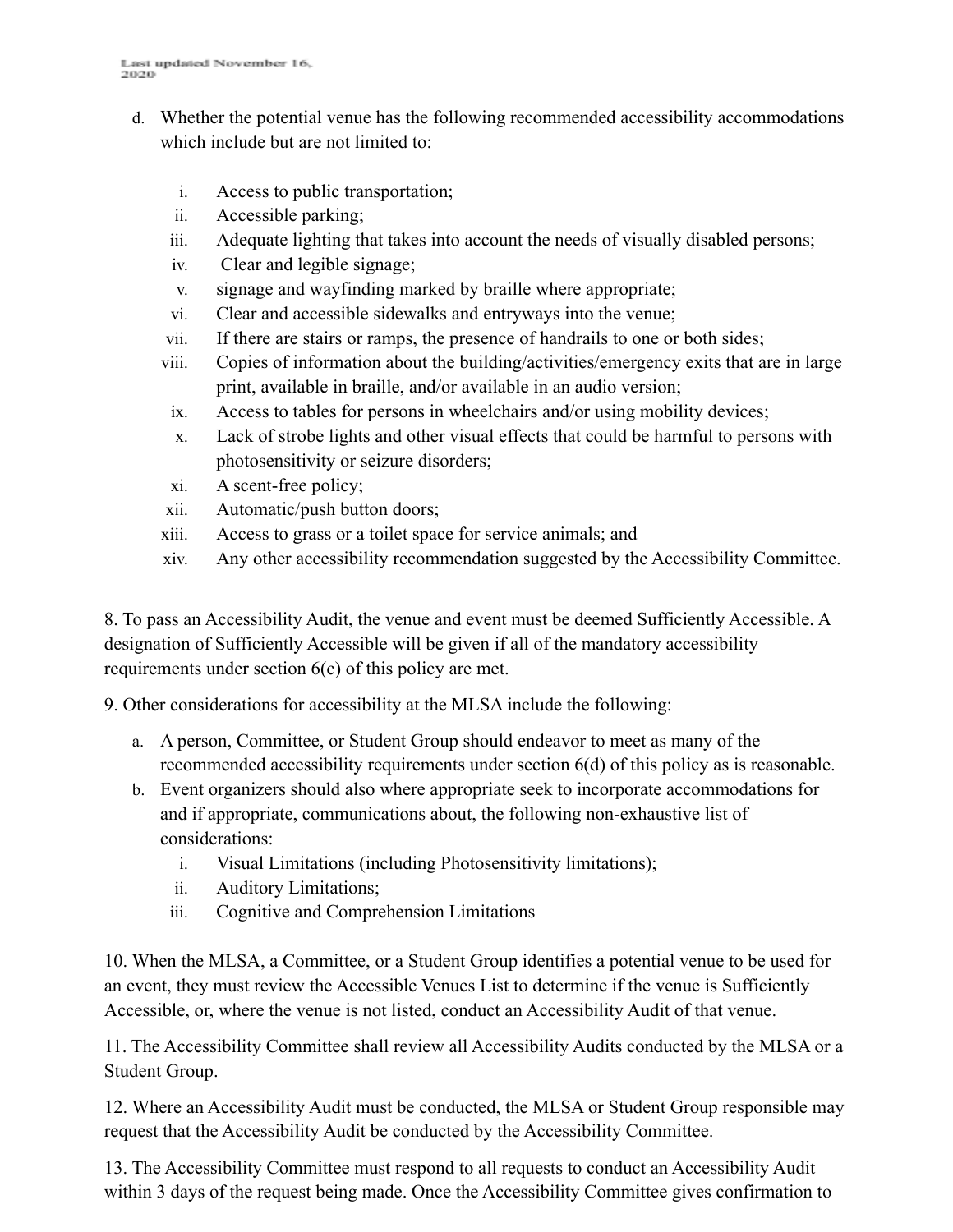the person requesting the Accessibility Audit, it will have 7 days from the date of acceptance to conduct the Accessibility Audit. Where the Accessibility Committee fails to confirm acceptance of a request to conduct an Accessibility Audit within the prescribed time period, the MLSA or Student Group responsible must conduct the Accessibility Audit and send the results to the Accessibility Committee.

14. An Accessibility Audit of a venue is not required where:

- a. The venue is listed on the Accessible Venue List;
- b. The venue is not on the Accessible Venue List but has been subject to, and has passed, an Accessibility Audit in the past 12 months and the Accessibility Audit is available to the MLSA and Accessibility Committee.

15. The Accessible Venue List is to be updated by the Accessibility Committee on a monthly basis.

#### **Complaints**

16. A member of the MLSA may submit a complaint to the Accessibility Committee regarding a potential venue or event. If the complaint includes a barrier that would prevent participation at an event, the Accessibility Committee in conjunction with the entire Executive Committee, has the authority to add additional requirements to the mandatory accessibility requirements for the event under section 6(c) of this policy. Any permanent changes to the mandatory accessibility requirements must be amended by the policy amendment formula.

#### **Exception**

17. If a venue or event does not meet the mandatory accessibility requirements under section 6(c) of this policy, the person, Committee or Student Group may apply to the Accessibility Committee for an exception. The Accessibility Committee must be given seven days' notice to make a decision. An exception may be granted if:

- a. Other venue options have been pursued and there is no reasonable alternative venue (i.e. a stadium or arena for a sporting event; appropriately sized venue for nature of event that meets as many requirements as possible); and
- b. The accessibility limitation is communicated on all advertisements and notices regarding the event.

#### **Enforcement**

18. In accordance with the policies on appropriate discipline for the parties involved, and with advice from the Accessibility Committee, the appropriate disciplinary committee shall determine the appropriate remedies for members and persons not in compliance with the Accessibility Policy, pursuant to MLSA policies.

19. Pursuant to the policies and Constitution of the MLSA, remedies chosen by the disciplinary committee may include but are not limited to: